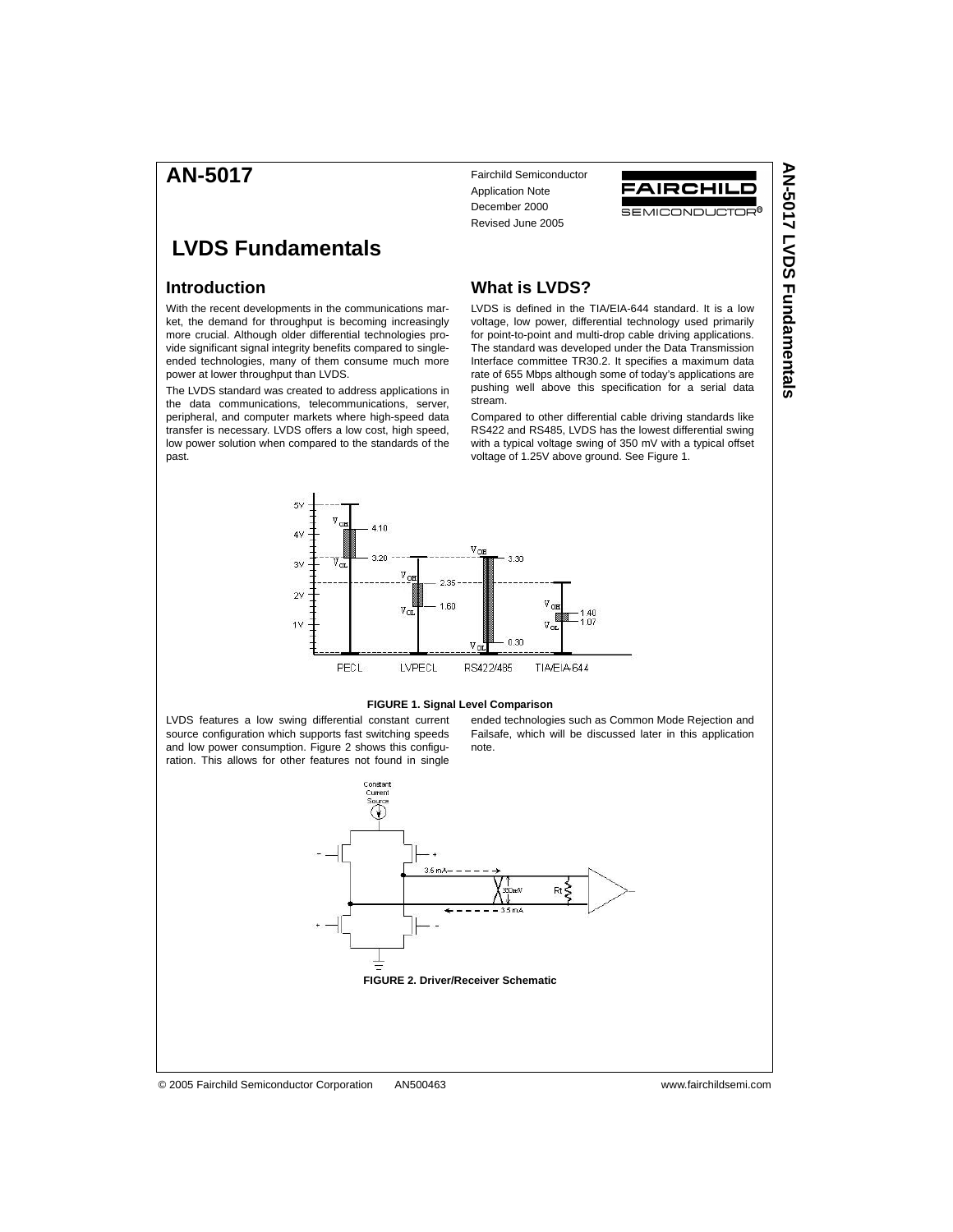### **Differential Signaling**

Differential signaling offers many advantages over single ended technologies. LVDS signaling centers around 1.25V with a 350 mV swing and is not dependent on power supply voltage. Not only does this result in a faster, more stable signal, it also makes migration to lower power supply voltages much easier.

Another advantage to differential technology is that the balanced differential lines have tightly coupled equal but polar opposite signals which reduce EMI. The magnetic fields radiated by each of the conductors are drawn toward each other and cancel much of the magnetic fields.

#### **Common Mode**

Differential signaling also offers common mode rejection. The receiver ignores any noise that is coupled equally on to the differential signals and only considers the difference between the two signals. The receiver has a common mode voltage range of 0.05V to 2.35V. LVDS receivers will

operate with as much as a  $\pm 1V$  ground shift between the driver and receiver. This is shown graphically in Figure 3.

Low swing differential signaling can also improve signal integrity concerns at higher speeds. As throughput demands increase throughout the information industry, higher frequencies and wider bit widths cause transmission line reflections and crosstalk. As system loading increases, the characteristic impedance of a system can change and cause impedance mismatches which will, in turn, send reflective signals across the transmission line. These reflections can cause bit errors or increase settling times making timing budgets more difficult as speeds increase. Differential signaling technologies like LVDS solve this by accepting common mode noise on the differential line. Additionally, lower swing differential technologies reduce reflections by having small voltage swings which limit the energy supplied to the transmission line.



**FIGURE 3. Common Mode Noise Range**

#### **Failsafe**

Failsafe is a feature offered in LVDS that will help system reliability by preventing errors. Failsafe guarantees that the outputs are in a known state (HIGH) when the receiver inputs are under certain fault conditions. Without the failsafe feature, any external noise above receiver thresholds could trigger the output to an unknown state.

According to the TIA/EIA-644 standard, when the receiver inputs are open, not connected to the generator, or if the generator is powered off, the failsafe feature will drive the outputs high. If the receiver inputs are shorted, the outputs will be in failsafe mode (HIGH State). The standard also states that the receiver outputs will also go in to a failsafe if the differential inputs remain within the threshold region for an abnormal period of time.

This protection feature has many benefits for a system designer. For instance, some applications may dictate that not all of the LVDS receiver inputs are used. With the failsafe feature, the receiver outputs will always be in a known state as long as the inputs are not receiving a valid signal.

#### **Termination**

Termination of LVDS is necessary at the receiver input to generate the Output Differential Voltage ( $V_{OD}$ ). The TIA/ EIA-644 specification stipulates an internal termination resistor value between  $90\Omega$  and 132 $\Omega$ . Fairchild recommends a termination resistor value between 90 $\Omega$  and 110 $\Omega$ depending on the characteristic impedance of the cable.

Termination of LVDS is much easier than most other technologies. ECL and PECL both use a 220 $\Omega$  pull-down resistor on each driver output as well as a 100 $\Omega$  resistor across the driver outputs. GTLP, due to the open drain configuration, must have a termination resistor (usually  $50\Omega$  double terminated) to a 1.5V pull-up voltage in order to generate a GTLP signal. (See Figure 4)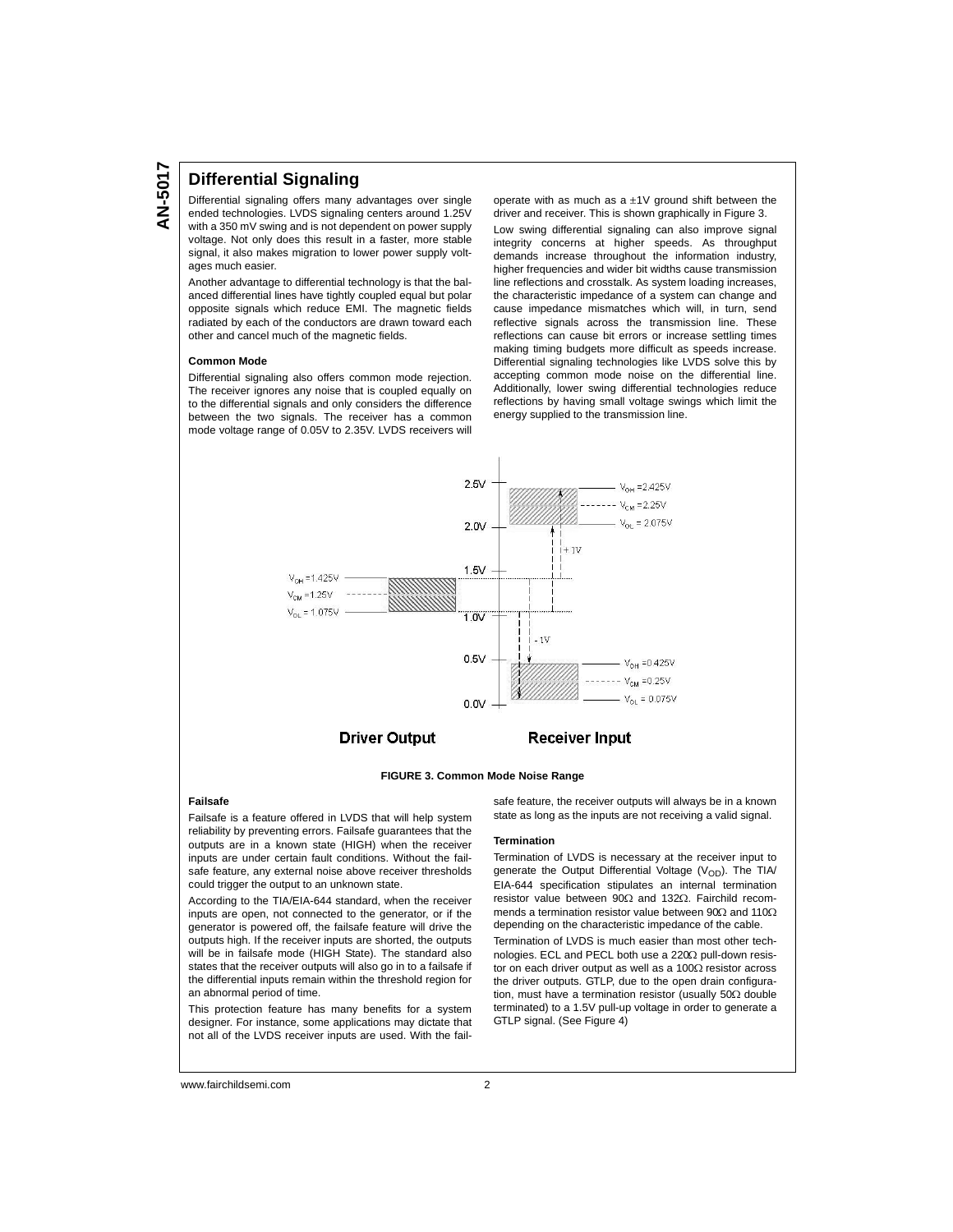

**FIGURE 4. Termination**

In a point-to-point system configuration, the termination resistor should be placed within 2 cm of the receiver. For a multi-drop configuration, the termination resistor should also be located within 2 cm of the last receiver.

# **Fast Switching Speeds**

Typical slew rates for LVDS are under 1 ns when measured from 10% to 90% of the edge. When edge rates approach less than half the time of the distance to the load, the load can no longer be thought of as a lumped load and transmission line effects must be considered. Because LVDS is most often used in driving cables and in backplanes, transmission line effects are a concern for the system designer.

One of the largest contributors to bit error in medium to long cable and bus driving systems is reflections. Reflections are caused by mismatches in line impedance which cause inductive and capacitive ripples in the signal which, in turn, reduce the drivers ability to provide a clean signal to the receiver. For this reason, it is essential for the impedance of all cables, connectors, busses, and termination resistors to be closely matched. The LVDS common mode rejection feature helps to minimize reflections caused by mismatched transmission lines.

#### **Jitter**

There are many ways that digital jitter can effect a system operation. A transmission channel typically passes signals at a specific bit rate or within a range of bit rates. Jitter has the effect of shortening some bits, while lengthening others. This shortening of bits can increase the signal speed and cause dropped bits in the transmission. Additionally, excessive jitter can cause dropped bits due to the system's internal timing correction system not having the ability to track the signal.

Jitter can be defined as a type of line distortion caused by a random variation in a signal's reference timing position. The deviation can either be leading or lagging the ideal position. Jitter is usually expressed in picoseconds (ps), as a percent (%), or as a unit interval fraction (UI) and can be caused by a number of factors including reflections, noise and crosstalk.

Jitter is divided in to three basic categories: Deterministic jitter, random jitter, and frequency dependent jitter. Deterministic jitter is typically a result of phase changes which are correlated to specific events like data path bandwidth limitations. Random jitter is often caused by thermal noise and other random variables that are not necessarily related to specific events. Frequency-dependent-jitter is typically caused by things such as power supply noise and crosstalk.

Jitter is most easily shown by the use of an eye pattern. Figure 5 shows an example of an eye pattern. The size of the eye opening determines the quality of the signal, and jitter can be measured at the switch point. The eye pattern is useful for much more than to measure jitter. It is also beneficial for measuring Intersymbol Interference (ISI) signal attenuation caused by such things as high frequency overlapping and dispersion - crosstalk, skew, and reflections.



**FIGURE 5. Eye Pattern at Driver Outputs**

3 www.fairchildsemi.com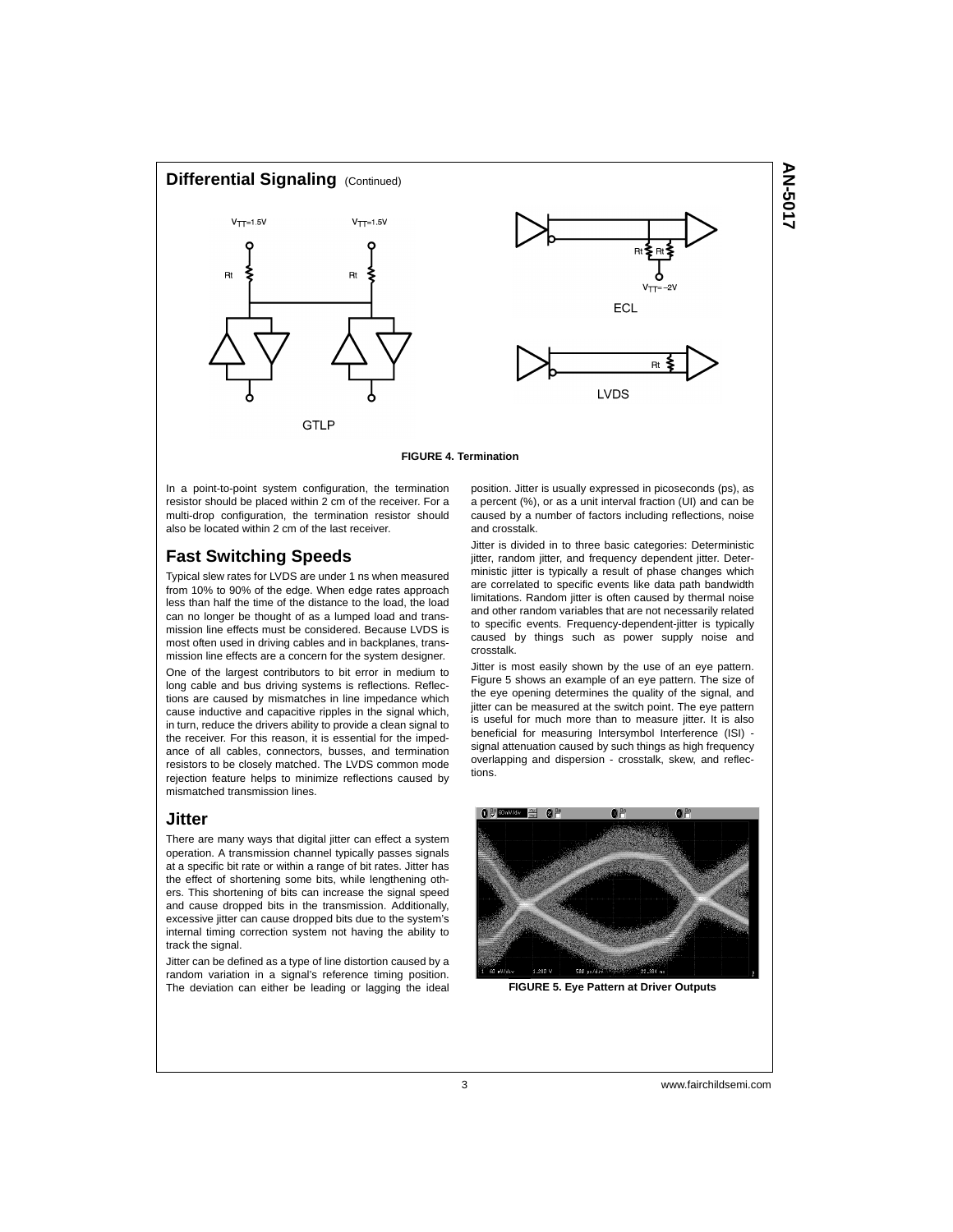# **Point-to-Point Configuration**

LVDS drivers and receivers perform optimally when used in systems designed as point-to-point configured systems. The transmission line must be terminated at the receiver with a termination resistor between 90 $\Omega$  and 110 $\Omega$  (100 $\Omega$  is the recommended typical resistor value) placed as close to the receiver inputs as possible. Most twisted pair cables are designed to about 100 $\Omega$  impedance, so a 100 $\Omega$  termination resistor is recommended to avoid transmission line

mismatches, which will result in reflections and other discontinuities. Figure 6 shows an example of a typical pointto-point configuration using LVDS.



#### **FIGURE 6. Typical Point-to-Point Configuration**

# **Multi-Drop Configuration**

LVDS can also be used in a multi-drop design typically found in backplanes as well as box-to-box applications providing the media transmission distance is short. In a typical multi-drop system, the termination resistor must be located at the receiver that is located at the far end of the bus. This is illustrated in Figure 7.



**FIGURE 7. Typical Multi-Drop Configuration**

When flight time from the driver to the receivers is crucial, the system can be designed to drive from the center to the bus. Termination resistors are needed at each end of the bus in order to prevent reflections. Although this arrangement is preferred when high frequencies dictate short signal propagation across the transmission line, the

termination resistors are seen by the driver as two parallel resistors and therefore the driver must provide twice the current to drive the bus. Figure 8 illustrates a multi-drop configuration with the driver at both the end of the bus and the center of the bus.



www.fairchildsemi.com 4